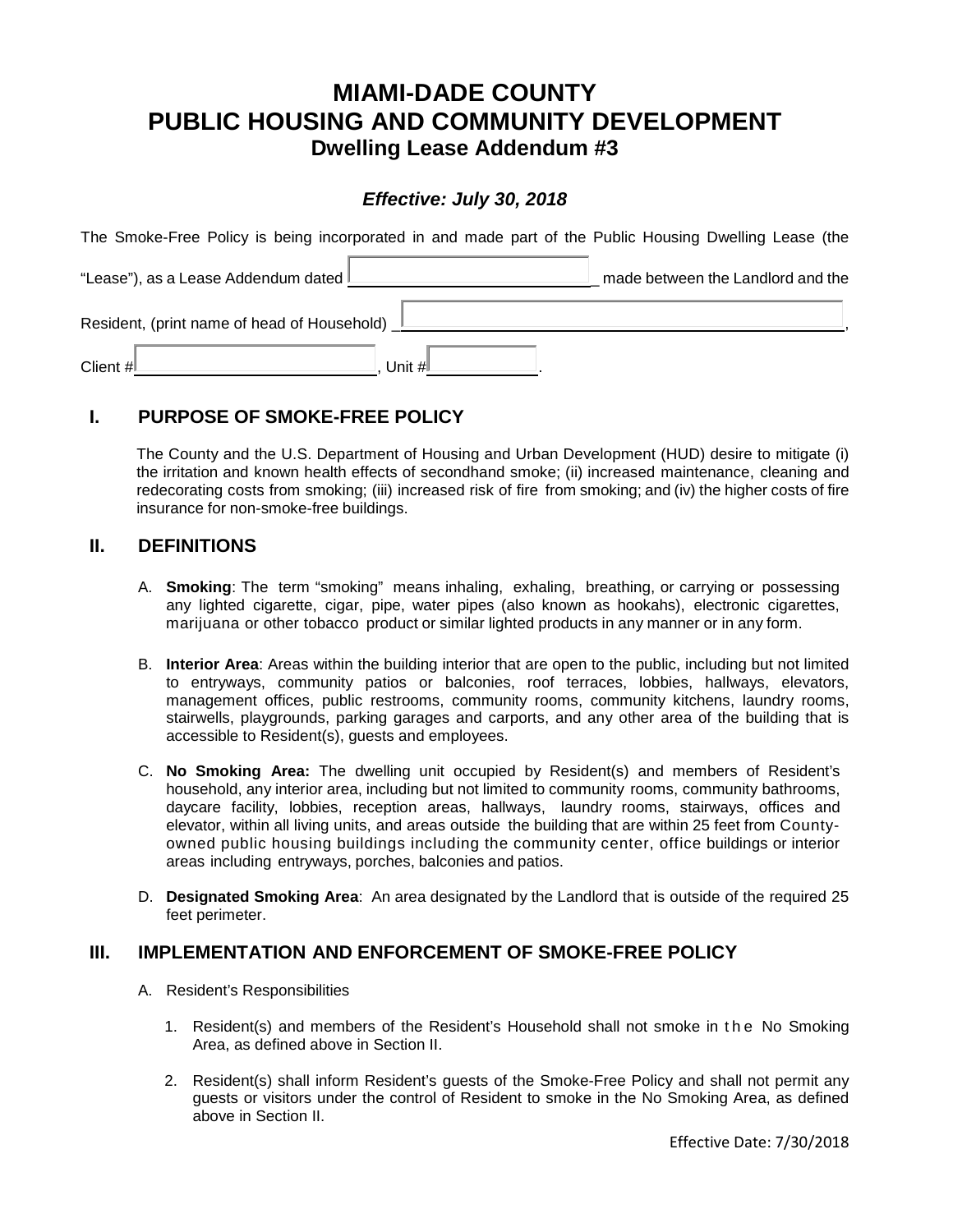- 3. All smoking Resident(s) and guests are required to dispose of their smoking material in the appropriate collection receptacles provided by Landlord prior to entering any zone designated as a No Smoking Area, as defined in Section II. Failure to properly dispose of smoking materials may result in infractions as described in Section V. Penalties for Violation of Smoke-Free Policy.
- 4. Resident(s) shall promptly notify Landlord of any incident where smoke from tobacco, marijuana or similar products, is migrating into the Resident's unit.
- B. Landlord's Responsibilities
	- 1. Landlord shall take reasonable steps to enforce the non-smoking terms of its leases and maintain the No Smoking Area as smoke-free as reasonably possible. Such reasonable steps include but are not limited to providing residents with orientation, progressive warnings, housekeeping inspections, and appropriate notices of lease violations.
	- 2. Landlord shall post non-smoking signs at entrances and exits, in interior areas, and in noticeable places adjoining the grounds of the No Smoking Area.
	- 3. Landlord shall provide collection receptacles at least 25 feet from entrances, exits, interior areas and noticeable places adjoining the No Smoking Areas, for disposal of smoking material.
	- 4. Landlord may designate specific smoking areas outside of the No Smoking Areas, depending on the type of development and as permitted by availability of space.
	- 5. Landlord may refer Resident(s) violating the Smoke-Free Policy to smoke cessation programs and counseling services. For more information, please contact the Florida Department of Health in Miami-Dade County's Office of Community Health and Planning at (305) 278-0442. For cessation counseling services, please contact Area Health Education Center (AHEC) at (305) 243-2847.
	- 6. Landlord will adopt a progressive enforcement approach for violations of the Smoke-Free policy.
	- 7. Landlord will consider all relevant circumstances and mitigating factors before terminating a tenancy under the Smoke-Free Policy. Lease termination and eviction will only be pursued as a last resort.
- C. Landlord Not a Guarantor of Smoke-Free Environment
	- 1. Landlord's adoption of smoke-free living environment does not make the Landlord or any of the Landlord's managing agents the guarantor of Resident's health or of the non-smoking condition of the Resident's unit and the interior areas.
	- 2. Landlord is not required to take steps in response to smoking unless Landlord is notified.

### **IV. PENALTIES FOR VIOLATION OF SMOKE-FREE POLICY**

- A. Resident(s) will be issued a penalty by the Landlord for each reported or detected smoking incident, to be documented in the Resident's records.
	- 1. **Written Warnings** (up to two (2) written warnings) 1st Written Warning: Resident(s) will be scheduled for a conference to review the Smoke-Free Policy and receive a written warning.

will be notified that a subsequent violation of the Smoke-Free Policy may result in assessment<br>E 2<sup>nd</sup> Written Warning: Resident will be issued a written warning and a referral to the State of Florida Department of Health Tobacco Free Florida smoking cessation program. Resident(s)